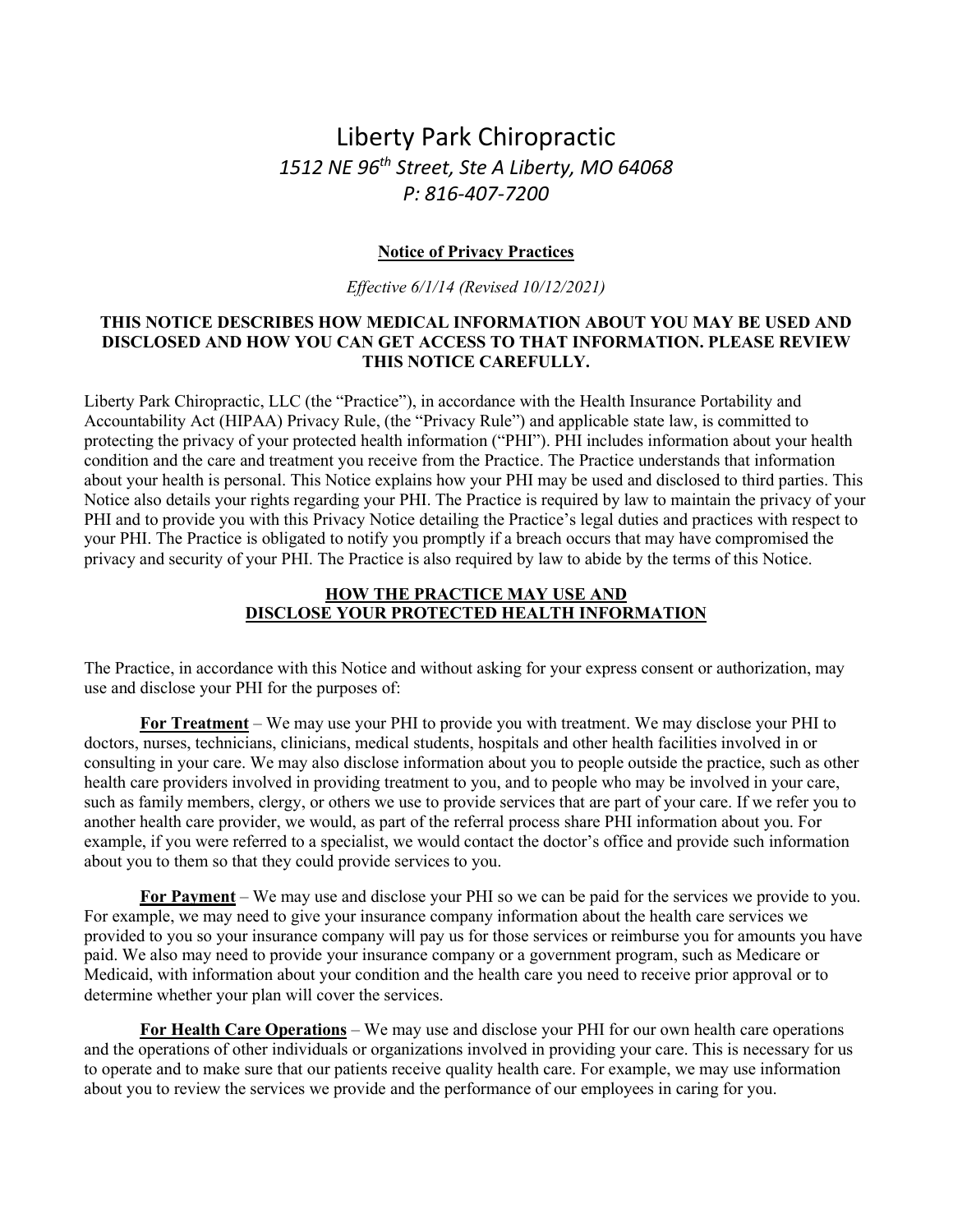## **OTHER USE & DISCLOSURES THAT ARE REQUIRED OR PERMITTED BY LAW**

The Practice may also use and disclose your PHI without your consent or authorization in the following instances:

**Appointment Reminders** -We may use and disclose your PHI to remind you by email, telephone/text or regular mail about appointments you have with us or to follow up on missed or cancelled appointments.

**Individuals Involved in Your Care or Payment for Your Care** – We may disclose to a family member, other relative, a close friend, or any other person identified by you certain limited PHI that is directly related to that person's involvement with your care or payment for your care. We may use or disclose your PHI to notify those persons of your location or general condition. This includes in the event of your death unless you have specifically instructed us otherwise. If you are unable to specifically agree or object, we may use our best judgment when communicating with your family and others.

**Disaster Relief -** We also may use or disclose your PHI to an authorized public or private entity to assist in disaster relief efforts. This will be done to coordinate information with those organizations in notifying a family member, other relative, close friend or other individual of your location and general condition.

**De-identified Information** – The Practice may use and disclose health information that may be related to your care but does not identify you and cannot be used to identify you.

**Business Associate** – The Practice may use and disclose PHI to one or more of its business associates if the Practice obtains satisfactory written assurance, in accordance with applicable law, that the business associate will appropriately safeguard your PHI. A business associate is an entity that assists the Practice in undertaking some essential function, such as a billing company that assists the office in submitting claims for payment to insurance companies.

**Personal Representative** – The Practice may use and disclose PHI to a person who, under applicable law, has the authority to represent you in making decisions related to your health care.

**Emergency Situations** – The Practice may use and disclose PHI for the purpose of obtaining or rendering emergency treatment to you provided that the Practice attempts to obtain your Consent as soon as possible: The Practice may also use and disclose PHI to a public or private entity authorized by law or by its charter to assist in disaster relief efforts, for the purpose of coordinating your care with such entities in an emergency situation.

**Public Health and Safety Activities** – The Practice may disclose your PHI about you for public health activities and purposes. This includes reporting information to a public health authority that is authorized by law to collect or receive the information. These activities generally include:

- To prevent or control disease, injury or disability
- To report births or deaths
- To report child, elder, or dependent adult abuse or neglect
- To report reactions to medications or problems with products
- To notify people of recalls of products they may be using
- To notify a person who may have been exposed to a disease or may be at risk for contracting or spreading a disease or condition.

**Victims of Abuse, Neglect or Domestic Violence** – We may disclose your PHI to a government authority authorized by law to receive reports of abuse, neglect, or domestic violence, if we believe an adult or child is a victim of abuse, neglect, or domestic violence. This will occur to the extent the disclosure is (a) required by law, (b) agreed to by you, (c) authorized by law and we believe the disclosure is necessary to prevent serious harm, or, (d) if you are incapacitated and certain other conditions are met, a law enforcement or other public official represents that immediate enforcement activity depends on the disclosure.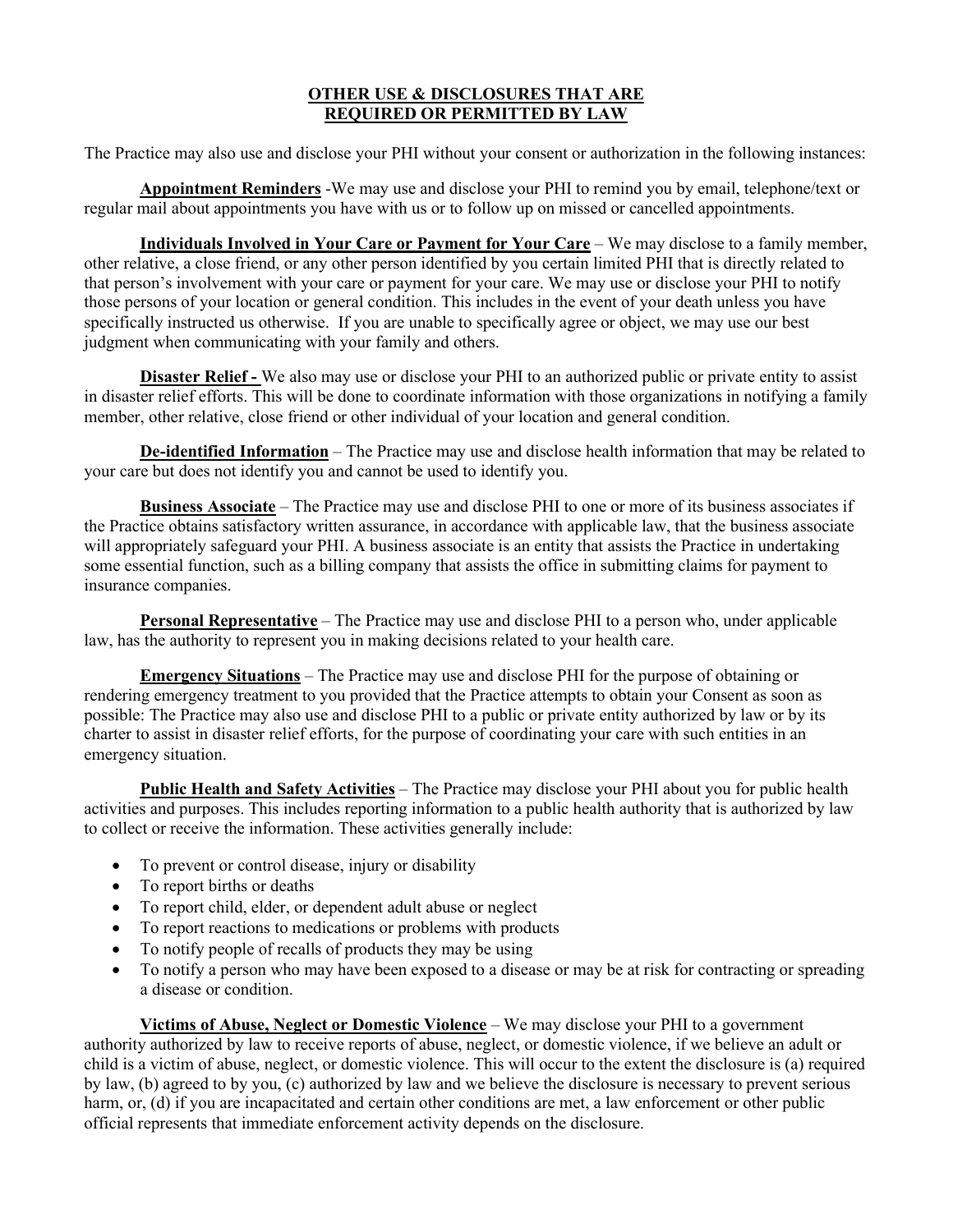**Health Oversight Activities** – We may disclose your PHI to a health oversight agency for activities authorized by law, including audits, investigations, inspections, licensure or disciplinary actions. These and similar types of activities are necessary for appropriate oversight agencies to monitor the nation's health care system, government benefit programs, and for the enforcement of civil rights laws.

**Judicial and Administrative Proceedings** – We may disclose your PHI in response to a court or administrative order. We also may disclose information about you in response to a subpoena, discovery request, or other legal process but only if efforts have been made to tell you about the request or to obtain an order protecting the information to be disclosed.

**Disclosures for Law Enforcement Purposes** – We may disclose your PHI to law enforcement officials for these purposes:

- As required by law
- In response to a court, grand jury or administrative order, warrant or subpoena
- To identify or locate a suspect, fugitive, material witness or missing person
- About an actual or suspected victim of a crime if, under certain limited circumstances, we are unable to obtain that person's agreement
- To alert a potential victim or victims or intending harm ("duty to warn")
- To alert law enforcement officials to a death if we suspect the death may have resulted from criminal conduct
- About crimes that occur at our facilities
- To report a crime, a victim of a crime or a person who committed a crime in emergency circumstances

**To Avert Serious Threat to Health or Safety** – We will use and disclose your PHI when we have a "duty to report" under state or federal law because we believe that it is necessary to prevent a serious threat to your health and safety or the health and safety of the public or another person. Any disclosure would be to help prevent a threat.

**Coroners, Medical Examiners and Funeral Directors** – We may disclose your PHI to a coroner or medical examiner for purposes such as identifying a deceased person and determining cause of death. We also may disclose information to funeral directors so they can carry out their duties.

**Workers Compensation** – We may disclose your PHI to the extent necessary to comply with worker's compensation and similar laws that provide benefits for work-related injuries or illness without regard to fault.

**Special Government Functions** – If you are a member of the armed forces, we may release your PHI as required by military command authorities. We may also release information about foreign military authority. We may disclose information about you to authorized federal officials for intelligence, counter-intelligence and other national security activities authorized by law.

**Research –** We may use and/or disclose your PHI for research projects that are subject to a special review process. If researchers are allowed access to information that information that identifies who you are, we will ask for your permission.

**Fundraising** – We may contact you with respect to fundraising campaigns. If you do not wish to be contacted for fundraising campaigns, please notify our Privacy Officer in writing.

# **AUTHORIZATION**

The following uses and/or disclosures specifically require your express written permission: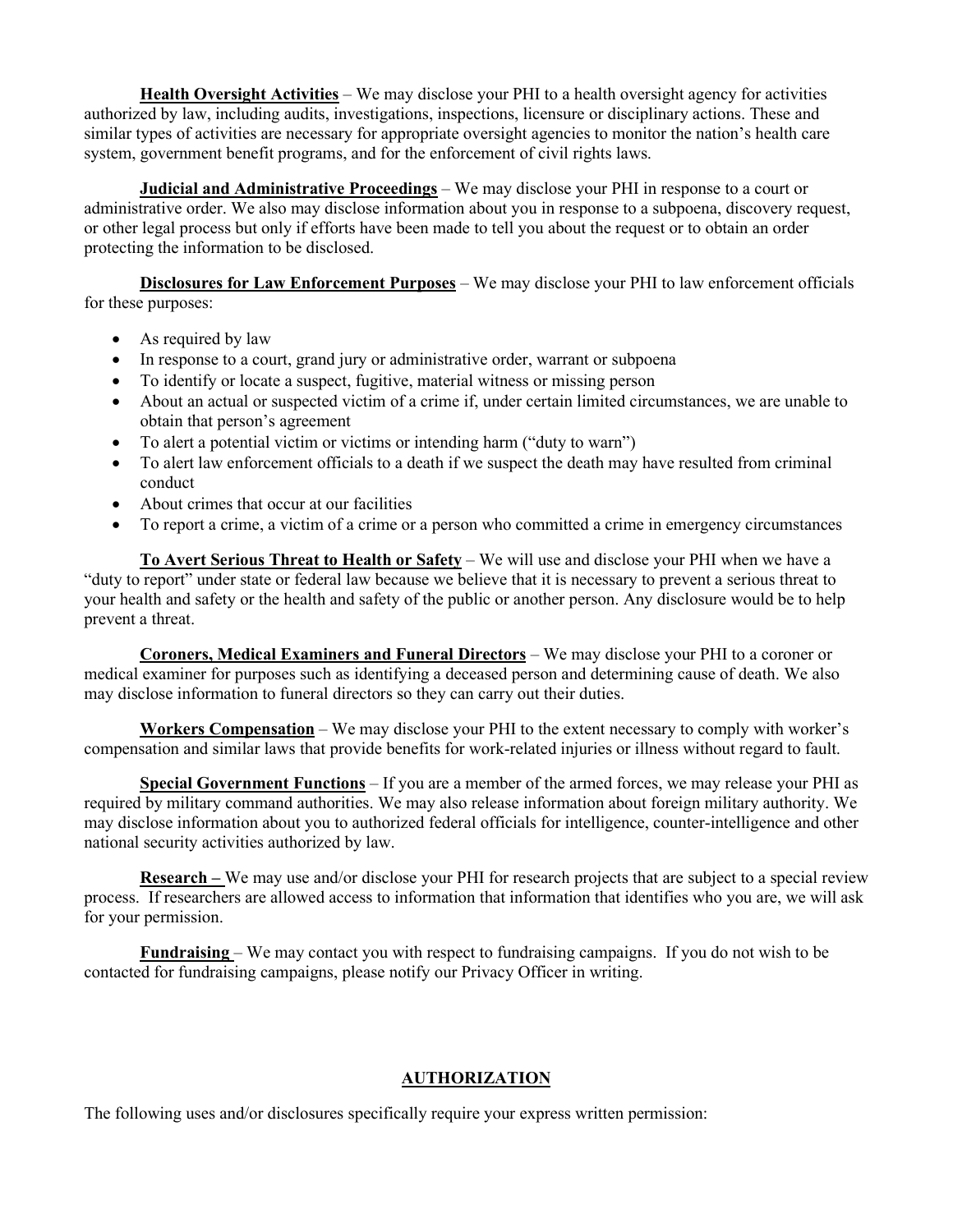**Marketing Purposes** – We will not use or disclose your PHI for marketing purposes for which we have accepted payment without your express written permission. However, we may contact you with information about products, services or treatment alternatives directly related to your treatment and care.

**Sale of Health Information** – We will not sell your PHI without your written authorization. If you do authorize such a sale, the authorization will disclose that we will receive compensation for the information that you have authorized us to sell. You have the right to revoke the authorization at any time, which will halt any future sale.

Uses and/or disclosures other than those described in this Notice will be made only with your written authorization. If you do authorize a use and/or disclosure, you have the right to revoke that authorization at any time by submitting a revocation in writing to our Privacy Officer. However, revocation cannot be retroactive and will only impact uses and/or disclosures after the date of revocation.

#### **YOUR RIGHTS**

**Right to Revoke Authorization** – You have the right to revoke any Authorization or consent you have given to the Practice, at any time. To request a revocation, you must submit a written request to the Practice's Privacy Officer.

**Right to Request Restrictions** – You have the right to request that we restrict the uses or disclosures of your information for treatment, payment or healthcare operations. You may also request that we limit the information we share about you with a relative or friend of yours. You also have the right to restrict disclosure of information to your commercial health insurance plan regarding services or products that you paid for in full, outof-pocket and we will abide by that request unless we are legally obligated to do so.

We are not required to agree to any other requested restriction. If we agree, we will follow your request unless the information is needed to a) give you emergency treatment, b) report to the Department of Health and Human Services, or c) the disclosure is described in the "Uses and Disclosures That Are Required or Permitted by Law" section. To request a restriction, you must have your request in writing to the Practice's Privacy Officer. You must tell us: a) what information you want to limit, b) whether you want to limit use or disclosure or both and c) to whom you want the limits to apply. Either you or we can terminate restrictions at a later date.

**Right to Receive Confidential Communications** – You have the right to request that we communicate your PHI in a certain way or at a certain place. For example, you can ask that we only contact you by mail or at work.

If you want to request confidential communications you must do so in writing to our Practice's Privacy Officer and explain how or where you can be contacted. You do not need to give us a reason for your request. We will accommodate all reasonable requests.

**Right to Inspect and Copy** – You have the right to inspect and request copies of your information.

To inspect or copy your information, you may either complete an Authorization to Release/Obtain Information form or write a letter of request, stating the type of information to be released, the date(s) of service being requested, the purpose of the request, and whether you wish to review the record or receive copies of the requested information in your preferred format. We will abide by your request in the format you have requested, if we are able to do so. If we cannot provide your records to you in the requested format, we will attempt to provide them in an alternative format that you agree to. You may also request that your records be sent to another person that you have designated in writing. Direct this request to the Practice's Privacy Officer. You may be charged a fee for the cost of copying, mailing or other expenses related with your request.

We may deny your request to inspect and copy information in a few limited situations. If you request is denied, you may ask for our decision to be reviewed. The Practice will choose a licensed health care professional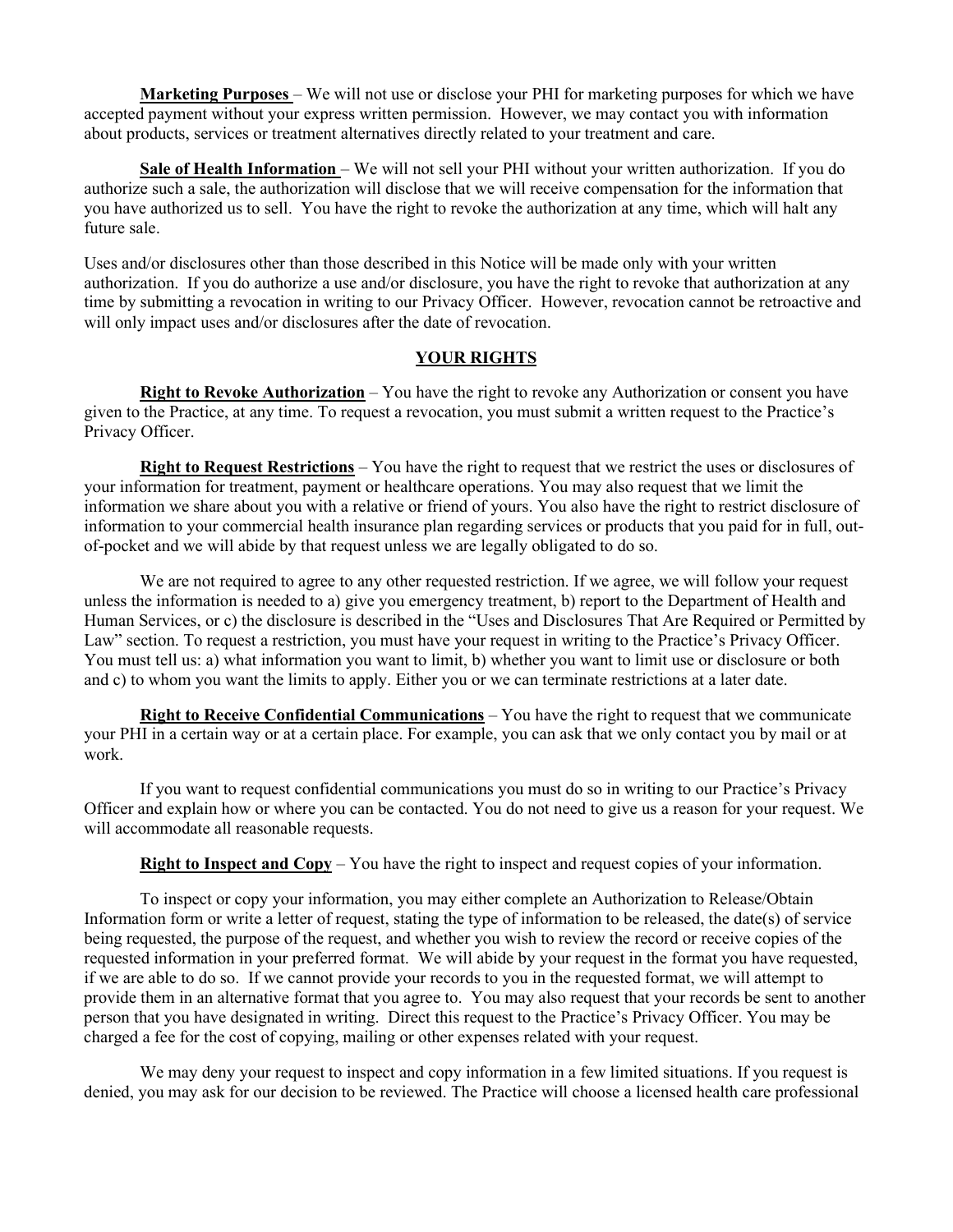to review your request and the denial. The person conducting the review will not be the person who denied your request. We will comply with the outcome of that review.

**Right to Amend** – If you feel that your PHI is incorrect, you have the right to ask us to amend it, for as long as the information is maintained by us. To request an amendment, you must submit your request in writing to the Practice's Privacy Officer. You must provide a reason for the amendment.

We may deny your request for an amendment if it is not in writing or does not include a reason for wanting the amendment. We also may deny your request if the information: a) was not created by us, unless the person or entity that created the information is no longer available to amend the information, b) is not part of the information maintained by the Practice, c) is not information that you would be permitted to inspect and copy or d) is accurate and complete.

If your request is granted the Practice will make the appropriate changes and inform you and others, as needed or required. If we deny your request, we will explain the denial in writing to you and explain any further steps you may wish to take.

**Right to an Accounting of Disclosures** – You have the right to request an accounting of disclosures. This is a list of certain disclosures we have made regarding your PHI. To request an accounting of disclosures, you must write to the Practice's Privacy Officer. Your request must state a time period for the disclosures. The time period may be for up to six years prior to the date on which you request the list, but may not include disclosures made before April 14, 2003.

There is no charge for the first list we provide to you in any 12-month period. For additional lists, we may charge you for the cost of providing the list. If there will be a charge, we will notify you of the cost in advance. You may withdraw or change your request to avoid or reduce the fee.

Certain types of disclosures are not included in such an accounting. These include disclosures made for treatment, payment or healthcare operations; disclosures made to you or for our facility directory; disclosures made with your authorization; disclosures for national security or intelligence purposes or to correctional institutions or law enforcement officials in some circumstances.

**Right to a Paper Copy of this Notice** – You have the right to receive a paper copy of this Notice of Privacy Practices, even if you have agreed to receive this Notice electronically. You may request a paper copy of this Notice at any time.

**Right to File a Complaint** – You have the right to complain to the Practice or to the United States Secretary of Health and Human Services (as provided by the Privacy Rule) if you believe your privacy rights have been violated. To file a complaint with the Practice, you must contact the Practice's Privacy Officer. To file a complaint with the United States Secretary of Health and Human Services, you may write to: Office for Civil Rights, U.S. Department of Health and Human Services, 200 Independence Avenue, S.W., Washington, DC 20201. All complaints must be in writing.

To obtain more information about your privacy rights or if you have questions about your privacy rights you may contact the Practice's Privacy Officer as follows:

| Name:          | Elaine Hutchison                          |
|----------------|-------------------------------------------|
| Address:       | 1512 NE 96th St., Ste A Liberty, MO 64068 |
| Telephone No.: | 816-407-7200                              |

We encourage your feedback and we will not retaliate against you in any way for the filing of a complaint. The Practice reserves the right to change this Notice and make the revised Notice effective for all health information